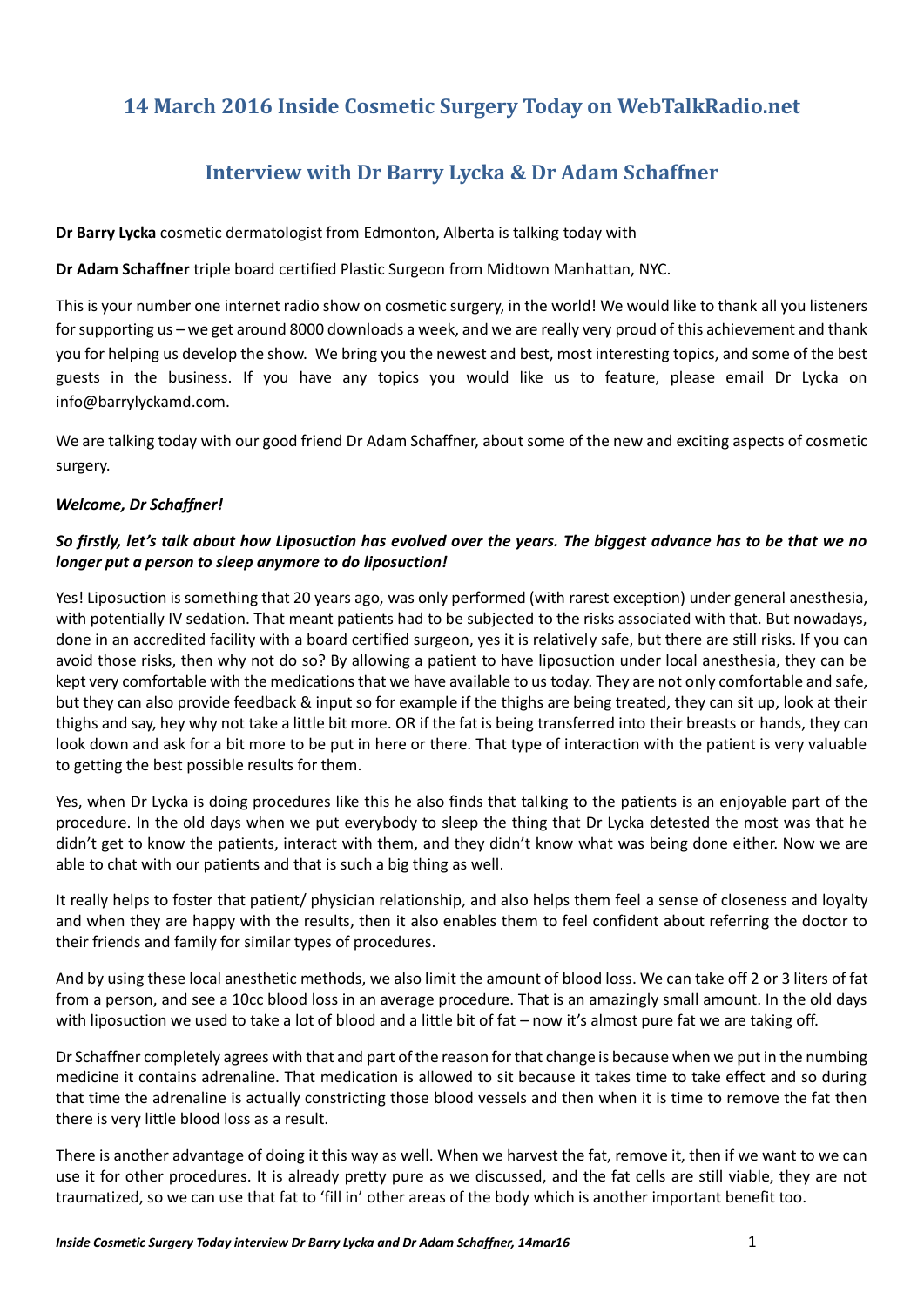Absolutely a few years ago we wouldn't even think of doing it without general anesthesia IV sedation but by doing it this way, it is actually safer to do it on an awake patient because if for whatever reason you are just slightly in the wrong place, you have a protective mechanism. For example, in the belly, the muscles will contract, or in the buttocks, the gluteal muscles will contract, and as a result it is actually in many ways safer to do this under local anesthesia and we are able to do so in such a way that the harvested fat is kept moist, and sterile, in a closed system, so we can then immediately transfer that fresh fat, hopefully the fat will take well and so 3,6,12 months later when the patient is looking at themselves, the vast majority of the fat that was put in has actually stayed.

Lastly, there is a bit of a disadvantage in this, when we put in the freezing local anesthetic then the area actually gets a little distorted. That is a bit of a problem in that an inexperienced physician might not be as aware as to how to take out the right amount of fat without leaving some behind. BUT, for an experienced physician, this is a benefit because when we put in the anesthetic in the area, the compartment gets bigger so we can target more fat cells and do a better job. Plus, we can use smaller cannulas which in Dr Lycka's mind is one of the biggest benefits because it causes less irregularities, and with them it is possible to do much better fine tuning work than was possible previously.

Dr Schaffner totally agrees. Over the years he has adjusted his technique to the extent that he is using a smaller 3mm cannula to harvest almost all fat with rare exception, and then for fine tuning, using a smaller one with finer holes. Think of the analogy of course sandpaper and fine sandpaper when doing woodwork, we use course sandpaper to remove lumps and bumps, and finish with fine sandpaper to make the finished result as smooth as possible. It's the same with liposuction.

*And as Dr Lycka adds, to prevent doctor fatigue, many are using powered instruments*, they help to decrease the trauma to the surgeon. Certainly people who do a lot of liposuction get injuries. A lot of surgeons that Dr Lycka knows who have done liposuction for 5, 10 years get elbow problems, shoulder problems, just from doing this procedure over and over again. They get repetitive stress injuries, as they are called. Yes, they are common whether they are in sports or surgery! Dr Schaffner certainly uses power assisted liposuction and finds that it is not only easier on himself, but it is also easier on the patient. The amount of fat that is removed in every stroke is greater and therefore it is more efficient, with less tissue trauma, less bruising, less swelling, less discomfort, and an overall faster harvest so a shorter time on the operating table which means better patient safety.

And when there is less trauma to the patient there is faster healing. Dr Lycka finds it totally amazing even thesedays that we do the procedure on a Friday and on Saturday patients are typically doing most of their regular activities. It is beyond belief for a procedure that previously was potentially life threatening, and is now something that is fairly easy. Obviously that is in qualified experienced hands, with a qualified and experienced doctor doing it but it has really paid off for our patients!

Dr Schaffner highlights that the point to stress as important is that the physician should be not only qualified but also experienced. There are a lot of excellent surgeons that are out there who may perform excellent liposuction or other types of cosmetic surgery but they are not experienced in performing liposuction under local anesthesia on an awake patient. It takes a different 'set of tools in the toolbox' to be able to do that successfully, ensuring that the patient is comfortable, safe and that they get a very good result. As you know, Dr Lycka there are differences in the techniques – amount of fluid used, types of cannulas and so forth - so if a patient is considering having liposuction while awake under local anesthesia, it is critically important they go to someone who is experienced in doing exactly that.

That is the key! All of these things sound as if they are marvelous procedures but again they depend upon the choice of an excellent doctor who knows what they are doing. They should have done hundreds of procedures, done this way and they should be an expert, an advocate for this. Yes, and they should be Board Certified and with good before and after photos, and speak to patients who have already had the procedure. Have they been happy? See the photos, meet the doctor, check them out, and check for anything that 'doesn't feel right', then it's safe to proceed.

## *So moving to breast surgery, now.*

## *Adam, what's new in breast surgery?*

Well the biggest thing that is new in breast surgery is fat grafting. It goes under different names. Auto-augmentation, breast enhancement using one's own fat, but previously we have used implants that were either silicone shell filled with saline (salt water) or with silicone gel. But nowadays we are able to enhance the size of the breast using one's own fat. Sometimes we will use both an implant and fat. It was once thought that it may not be safe to transfer fat to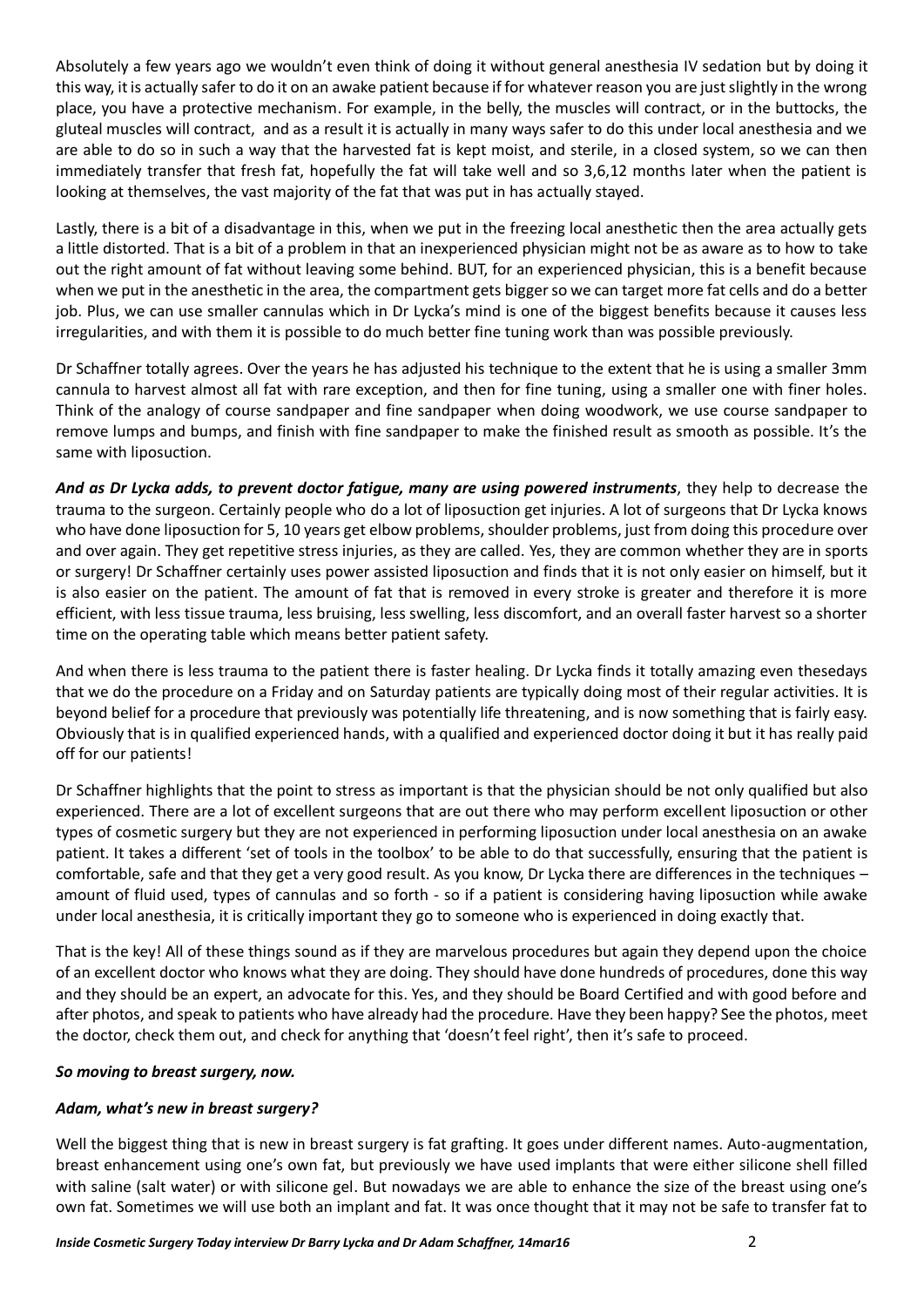the breast but multiple studies have been performed and the large plastic surgery societies, breast societies, radiology societies have all concluded that in fact it is safe to transplant fat into human breasts and if anyone still has questions or concerns about that then probably the fact that one of the most common ways in which we help breast cancer patients is by reconstructing their breasts with their own fat, should help ease their concerns. And for breast cancer patients who have undergone radiation, to help them reverse some of those signs of radiation therapy we also use fat to do that.

We have high rates of patient satisfaction with fat grafting to the breast but it does have to be performed properly. It is very technique dependent, and the fat has to be put into the right layers in the breast. It must not go into the breast glandular tissue, the tissue that produces milk, it is put into the fat and into the area underneath the glands but above the muscle where one might put an implant that goes above the muscle. This gives a very nice soft breast and it feels and looks natural and patients provide direct feedback whilst on the table by being able to sit up and look straight ahead at a mirror to see themselves and their new shape and size and decide whether they want to be bigger or are happy at that point.

Dr Lycka adds that it is very important to put in the right amount and use what he calls the 'micro droplet' method. If you put too much fat in one place, then it will not 'take' very well, the fat will die and there will be lumps and bumps. The fat cells are living structures remember, so we have to allow them space so a good blood supply develops around them. Yes, it is critically important to avoid the fat dying and getting reabsorbed. There are other problems if too much fat is clumped together. It has to be done properly to get that good blood supply and a good result.

It is very important the doctor has a 'good eye', and who also understands what is going on. They have to be both an artist and a scientist for this.

*Dr Schaffner also adds that a good pre-operative analysis of the breast is also very important.* There are some breasts that are not great candidates for fat grafting and if there is a very tight envelope, constricted, or tuberous breasts then those types of breast, while you can fat graft them, they are maybe not as stretchy & compliant and as a result, maybe better served using an implant or possibly an implant with fat.

## *Please tell us about what gets done when you are trying to stretch the breast tissue before injecting the fat into it.*

What we are trying to do is create space for that fat to be able to live when it is transferred. We are trying to maximize what is called the surface area to volume ratio. When a fat cell goes in there has to be room around it for blood cells to grow onto it. If the breast tissue is not very stretchy then we only have the ability to put in so much fat. So we try to get some degree of expansion.

## *Both the fat harvesting and the fat injecting can be done under local anesthesia.*

Yes, absolutely. They can be done at the same session. We have freshly harvested, sterile fat and we are able to separate out the fluid that we don't want, those oils, we just want the high density fat right from the center, and transfer that quality fat. In the past, we hadn't really thought about doing that. 20 years ago we were just throwing that fat away. But now it's 'liquid gold' and we can go ahead and enhance buttocks, breasts, hands, faces, cheeks, nasal labial folds etc. If people are having HA fillers repeated every 6,9,12 months and are happy with the results, then they should consider fat grafting instead. One key point that people need to know is that the fat behaves as the region from which it came. This means that if it came from the belly, and it went into the face, then it will still expand or contract the way it did when it was in the belly. So make sure that you have a good diet and exercise and maintain stable weight!

## *Are there particular areas that you like to harvest the fat from that are better than others?*

Well for fat transfer, absolutely – Dr Schaffner likes to transfer from the belly but anywhere where there is enough fat to suction and where the patient wants it removing, will be gratifying. There are patients who come in thinking they have a lot of fat but it may in fact be extra skin, or muscle, so it is important to have a doctor's experience to help understand in advance whether or not there is enough fat worth suctioning.

#### *This is a marvelous topic, and one that both doctors should talk about again.*

It is a marvelous day for both the physicians and the patients in terms of cosmetic surgery. We have techniques that are simpler to do for the patient, less traumatic, with less risk, and at the same time, with higher benefits and higher levels of satisfaction. Dr Schaffner also adds that using the energy based devices has also made a difference. Whether